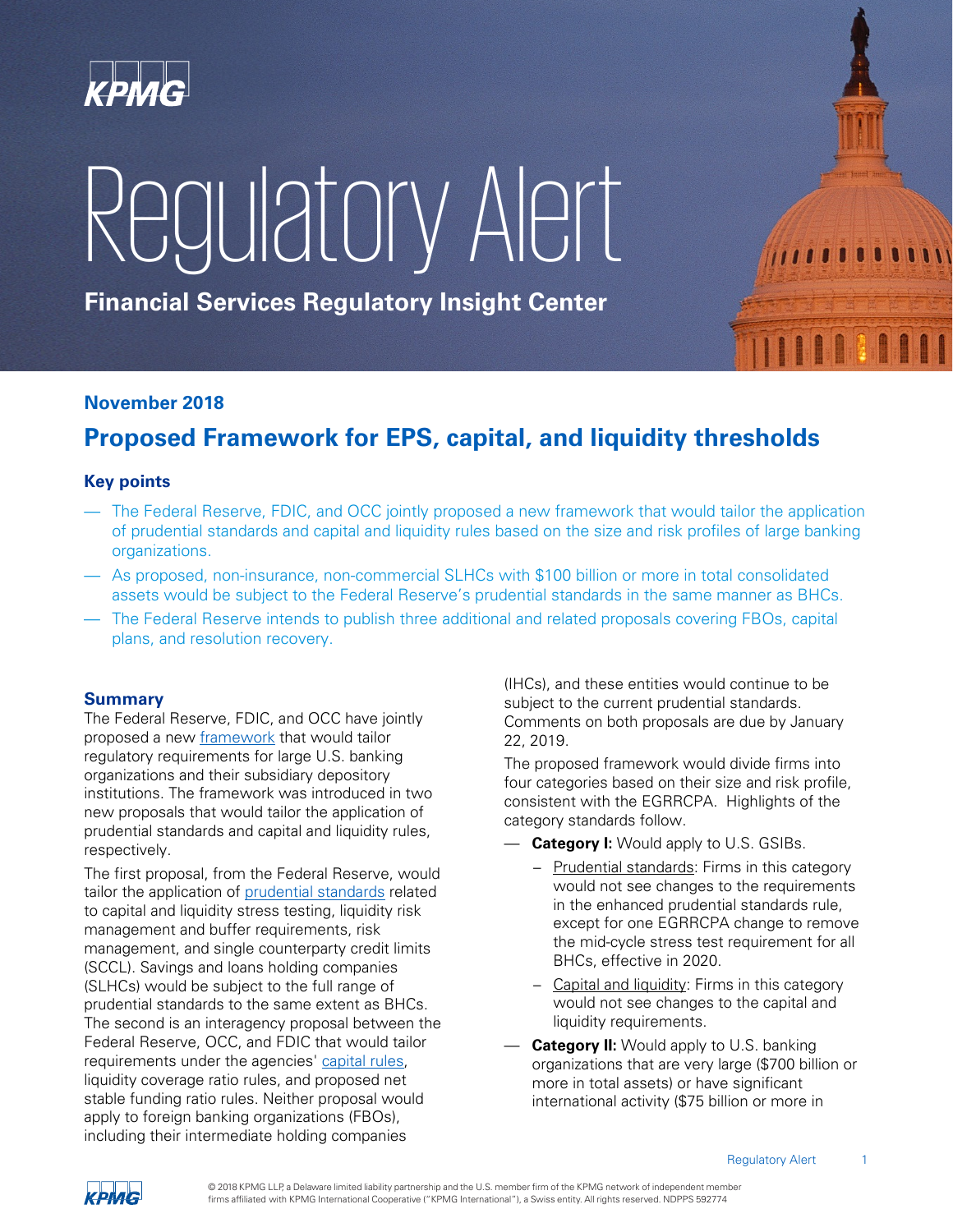cross-jurisdictional activity) and do not meet Category I standards.

- Prudential standards: Firms in this category would see changes to the requirements in the enhanced prudential standards rule, including removal of the mid-cycle stress test requirement and application of the SCCL rule to all firms that would be subject to Category II or III requirements, even those with less than \$250 billion in total assets, based on the risk of the firm.
- Capital and liquidity: Firms in this category would generally not see changes to the capital and liquidity requirements though they would be subject to a qualitative assessment under CCAR.
- **Category III:** Would apply to banking organizations that are not Category I or II and have total consolidated assets of \$250 billion or more, or \$75 billion or more in any of the following indicators (nonbank assets, weighted short-term wholesale funding, or off-balancesheet exposures). It would also apply to firms with total consolidated assets of between \$100 billion and \$250 billion with specific risk-based indicators.
	- Prudential standards: Firms in this category would see changes to the requirements in the enhanced prudential standards rule including: removal of the mid-cycle stress test requirement, change in frequency of company-run stress test results every other year rather than annually, and application of the SCCL rule even if the firm has less than \$250 billion in total assets.
	- Capital and liquidity: Capital standards for firms in this category would include generally applicable risk-based capital requirements, the U.S. leverage ratio, the supplementary leverage ratio, and the countercyclical capital buffer. These firms would not be required to apply advanced approaches capital

requirements, would have reduced standards for the Liquidity Coverage Ratio (LCR) and the proposed Net Stable Funding Ratio (NSFR) (such that the requirement would be equivalent to between 70 and 85 percent of the full LCR and NSFR requirements), and would be subject to a qualitative assessment under CCAR. However, firms within this category that have more than \$75 billion in weighted short-term wholesale funding would be required to comply with the full LCR and NSFR requirements.

- **Category IV:** Would apply to banking organizations with total consolidated assets of \$100 billion to \$250 billion that do not meet the thresholds for one of the other categories.
	- Prudential standards: Firms in this category would see reduced frequency of required internal liquidity stress testing ("to at least quarterly"), a move in supervisory stress tests from a one-year cycle to a two-year cycle, and the elimination of company-run stress tests.
	- Capital and liquidity: Firms in this category would not be subject to the countercyclical capital buffer, the supplementary leverage ratio, the LCR, or the NSFR.

At the Federal Reserve's open board meeting, Governor Brainard cast the only dissenting vote, [stating](http://app.info.kpmgrealinsights.com/e/er?s=1929796114&lid=15919&elqTrackId=1d2b69ec6318407c9e3ce748430f8679&elq=ddaece665e924c0ea66b42beb24b648a&elqaid=6337&elqat=1) that the proposals went beyond the statutory mandate of EGRRCPA.

The Federal Reserve also intends to present three related proposals: prudential standards for the U.S. operations of FBOs, including IHCs; a proposal on the capital plan rule; and a joint proposal with the FDIC on resolution planning.

Discussion of proposed modifications to reporting forms and instructions appears on the following page.

**For additional information** please contact [Deborah](mailto:dpbailey@kpmg.com) [Bailey](mailto:dpbailey@kpmg.com) (EPS), [Frank Manahan](mailto:fjmanahan@kpmg.com) (Capital), or Jeff [Dykstra](mailto:jdykstra@kpmg.com) (Liquidity).